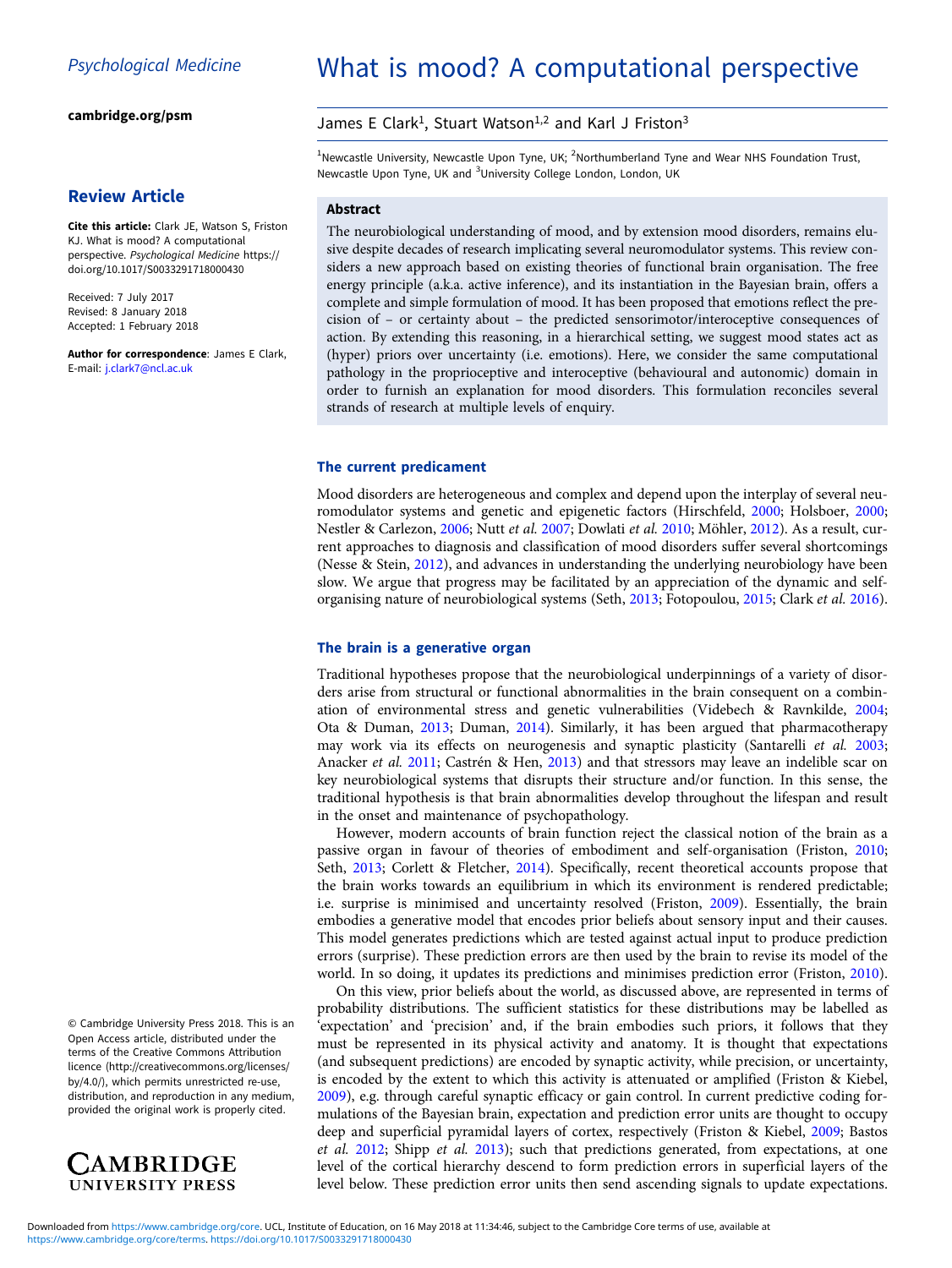Crucially, the precision or confidence placed in prediction errors is then associated with the synaptic gain or efficacy of superficial pyramidal cells – that itself depends upon interactions with inhibitory interneurons and modulatory neurotransmission. This is a brief description of hierarchical predictive coding. In what follows, we look more closely at the back story to predictive coding; namely, free energy minimisation and allostasis.

# The free energy principle

The brain, like other biological systems, seeks to maintain its physiological (and psychological) state in the face of a constantly changing internal and external environment and must therefore minimise entropy over external states (where entropy is a mathematical measure of uncertainty or expected surprise). Directly computing surprise is intractable, but by appealing to variational principles, we can calculate an upper boundary on surprise, namely free energy, which systems will (or will appear to) minimise (Friston et al. [2006\)](#page-6-0). Given that surprise is the inverse of model evidence, if the brain is minimising a free energy bound on surprise, it is necessarily trying to maximise the sensory evidence for its model of the world and is inherently self-evidencing (Hohwy, [2016](#page-6-0)). Under some simplifying assumptions, one can equate surprise with (precision weighted) prediction error. In brief, the brain can minimise (precision weighted) prediction error in three ways. First, expectations can be updated (by changing neuronal activity) so that predictions provide a better explanation for sensory inputs (Friston et al. [2006\)](#page-6-0). Alternatively, the brain can change the world or the way it is sampled (by engaging motor and autonomic reflexes) so that sensations fall into line with predictions. This provides a simple explanation for behaviour, which becomes the fulfilment of predicted (proprioceptive and somatosensory) motor sensations. Finally, both of these processes (perception and action) can be nuanced by optimising the precision of prediction errors. In cognitive neuroscience, this optimisation has been framed in terms of attention and attenuation. In other words, attending to a sensory stream corresponds to increasing its sensory precision through appropriate synaptic gain control. Conversely, sensory attenuation corresponds to the reduction of precision by attending away from or ignoring the consequences of one's own action.

The active minimisation of free energy is known as *active infer*ence, which means the brain can selectively sample from data that concur with its current expectations (Friston et al. [2011;](#page-6-0) Pezzulo, [2012\)](#page-7-0). In the interoceptive domain, the resolution of prediction errors through autonomic reflexes provides a simple account of homoeostasis. This formulation can be extended by appealing to hierarchical generative models such that predictions at higher levels pre-empt the need for homoeostasis [e.g. in a hypoglycaemic state, by attenuating the precision of prediction errors reporting hypoglycaemia, we can suspend the reflex mobilisation of glucose and act on the world (by eating) to fulfil and maintain higher level predictions] (Pezzulo et al. [2015](#page-7-0)). This hierarchical minimisation of prediction errors allows allostatic control over homoeostatic reflexes (Sterling & Eyer, [1988;](#page-7-0) McEwen, [1998](#page-6-0); Ramsay & Woods, [2014\)](#page-7-0). Note that the balance between allostasis and homoeostasis depends on attenuating interoceptive prediction errors, which will be an important theme in what follows. In this way, a self-regulating embodied loop of circular causality is constructed in which the brain constructs the external environment (and internal milieu) it expects to encounter, which in turn reinforces its predictions (Seth, [2014;](#page-7-0) Barrett & Simmons, [2015](#page-5-0)).

#### Free energy and emotion

Recent theoretical arguments have converged on the idea that emotional states reflect changes in the uncertainty about the somatic consequences of action (Joffily & Coricelli, [2013](#page-6-0); Wager et al. [2015;](#page-7-0) Seth & Friston, [2016](#page-7-0)). This uncertainty refers to the precision with which motor and physiological states can be predicted. In this setting, negative emotions contextualise events that induce expectations of unpredictability, while positive emotions refer to events that resolve uncertainty and confer a feeling of control (Barrett & Satpute, [2013](#page-5-0); Gu et al. [2013](#page-6-0)). This ties emotional states to the resolution of uncertainty and, through the biophysical encoding of precision, to neuromodulation and cortical gain control (Brown & Friston, [2012](#page-5-0)).

In summary, one can associate the valence of emotional stimuli with the precision of prior beliefs about the consequences of action. In this view, positively valenced brain states are necessarily associated with increases in the precision of predictions about the (controllable) future – or, more simply, predictable consequences of motor or autonomic behaviour. Conversely, negative emotions correspond to a loss of prior precision and a sense of helplessness and uncertainty about the consequences of action.

# What about mood?

Any hierarchical inference relies on hyperpriors. These furnish higher level predictions of the likely value of lower level parameters. From the above, one can see that important parameters are the precisions of prediction errors at high and low levels of the hierarchy (i.e. prior and sensory precision). These precisions reflect the confidence we place in our prior beliefs relative to sensory evidence. If emotional states in the brain reflect the precision of prior beliefs about the consequences of action, then distinct neuronal populations must also encode hyperpriors. In other words, short-term fluctuations in precision (i.e. emotional fluctuations) will themselves be constrained by hyperpriors encoding their long-term average (i.e. mood).

Here, we propose that mood corresponds to hyperpriors about emotional states, or confidence about the consequences of action. In other words, mood states reflect the prior expectation about precision that nuances (emotional) fluctuations in confidence or uncertainty. If emotion reflects interoceptive precision, and is biophysically encoded by neuromodulatory gain control, then this suggests that mood is neurobiologically encoded as the set-point of neuromodulator systems that determine synaptic gain control over principal cells reporting prediction errors at different levels of the interoceptive hierarchy. This set-point is the sensitivity of responses to prediction errors and has a profound and enduring effect on subsequent inference.

#### When mood goes wrong

An interesting corollary of the above account is that mood becomes a two-dimensional construct – according to the sufficient statistics (i.e. mean or expectation and precision) of hyperpriors over interoceptive precision [\(Fig. 1\)](#page-2-0). In this sense, we might conjecture that major depression occurs when the brain is certain that it will encounter an uncertain environment, i.e. the world is inherently volatile, capricious, unpredictable and uncontrollable. There are several concomitants of this state of affairs: if, a priori, prior beliefs are deemed imprecise, then the attenuation of interoceptive prediction errors will be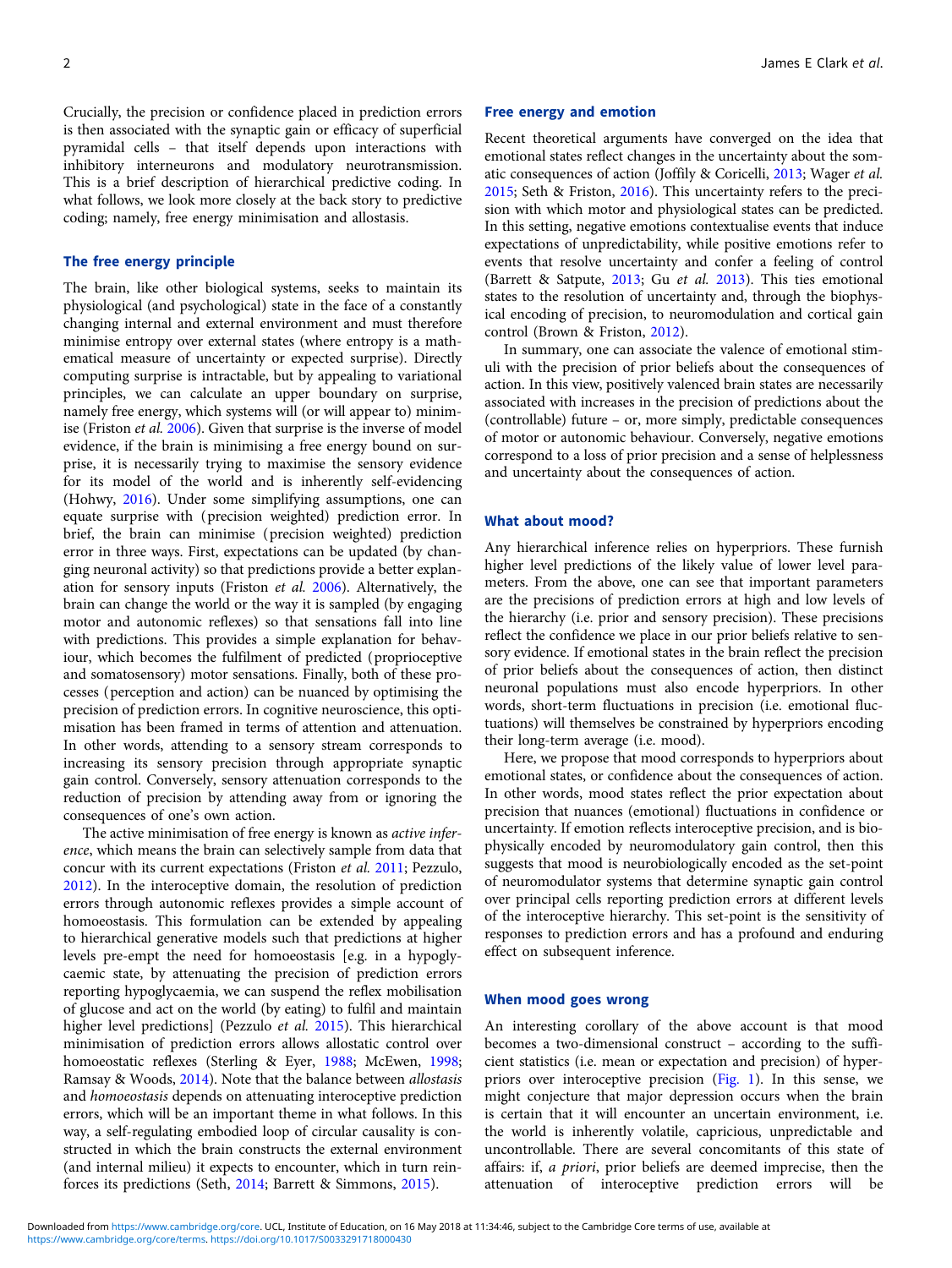<span id="page-2-0"></span>

Fig. 1. The figure shows how mood can be conceptualised according to the expected precision  $(\mu)$  and precision of precision  $(\tau)$  in a two-dimensional space. Here, precision per se corresponds to the predictability of the (prosocial, affiliative and interoceptive) world – and the two dimensions correspond to hyperpriors over precision. It is proposed that pathological changes in mood occur in the extrema of this space, as highlighted. Depression occurs when an uncertain, unpredictable outcome is predicted with high precision (red lines) resulting in a chronic, self-maintaining negative emotional state that is resistant to revision. Mania (blue lines) is characterised by an equally high precision, but with the expectation of a predictable and controllable outcome – correspondingly the environment is chronically and inappropriately labelled as such. Anxiety (green lines) is an expected unpredictability but with low precision. As such, the individual engages in behaviour designed to resolve this uncertainty but which never does. D, depression; M, Mania; Ax, anxious depression.

compromised. This means that allostatic control is precluded – and is replaced by low-level homoeostatic responses (Barrett et al. [2016;](#page-5-0) Stephan et al. [2016](#page-7-0); Peters et al. [2017](#page-7-0)). A corollary of this is that patients with low mood (low prior precision) should show a hypersensitivity to interoceptive cues (high sensory precision) and a failure of sensory attenuation (Badcock et al. [2017\)](#page-5-0) – of the sort associated with stress responses (please see below).

Clearly, hyperpriors may be genetically encoded, although they may also change following chronic periods of intense stress (see below). This means the set-point of neuromodulator systems becomes configured to an aberrant tonic drive that is resistant to negative feedback loops that relay error messages (i.e. a loss of high-level precision that is reflected in persistently abnormal neuromodulation at the synaptic level). This may relate particularly to anhedonia (Chekroud, [2015](#page-6-0)). In this formalism, pleasure signals (bottom-up signals which increase interoceptive precision and confer a sense of control) – such as those generated by hedonic hotspots in hierarchically deep limbic circuitry ([Berridge & Kringelbach\)](#page-5-0) are attenuated – so feelings of pleasure are never initiated ([Fig. 2\)](#page-3-0). Such exquisite gain control – that normally allows for a precise repertoire of (stress reducing) behaviour – is denied to the depressed individual, who will fail to engage in (allostatic) actions that are likely to mitigate negative emotions. As precision enforces prediction-fulfilling action, maladaptive behaviours may therefore be conceptualised as an aberrant actionperception cycle that is self-reinforcing – or self-evidencing (Hohwy, [2016\)](#page-6-0).

Mania may be associated with a comparable level of precision over expected emotional states but here, expectations are shifted towards positive emotions (of a secure, predictable, controllable and epistemically rich world). This means that the set-point of neuromodulator systems will be quantitatively distinct from depression; although they may become equally resistant to feedback. Accordingly, manic individuals lose the capacity to appreciate the unpredictable consequences of their actions and will engage in overconfident, high-risk behaviours (Mason et al. [2017](#page-6-0)). This has interesting parallels with theories of optimal control and reinforcement learning in which a link between action (e.g. pushing a button) and outcome (e.g. losing money) reinforce avoidance behaviour – a phenomenon which is absent or impaired in mania (see below) (Bach & Dolan, [2012](#page-5-0)).

The existence of mixed states can also be accounted for under this model. Note that mania and depression share an inappropriately precise prior over emotional states. As such, predictions encoded by such a precise prior – which do not lie at the extrema of mean values – could potentially manifest as mixed states, showing some manic and some depressive features. In Fig. 1 such states would lie in the intermediary region between the top and bottom right-hand corner.

Similarly, anxious depression can be described by a highly uncertain belief (hyperprior) about negative emotions (a loss of prior precision). This means the tonic drives of neuromodulator systems should be comparable to that in depression, but remain more responsive to peripheral feedback. One interesting consequence of this state, however, is a lack of action, given action is only possible when prior expectations are precise. In short, by framing mood as the hyperprior over emotional states, we can describe a wide range of abnormal mood states according to their different co-ordinates along a two-dimensional continuum.

### The existing evidence

# Neuromodulatory systems

If the account on offer is correct, we would expect an aberrant setpoint for various neuromodulator systems that are specifically associated with abnormal mood states. More formally, these systems will be configured to a set-point whereby levels of stress modulators are elevated and anti-stress modulators are lowered, and receptor sensitivity is altered to ensure these levels are resistant to negative feedback from bottom-up (interoceptive) feedback from the body.

In healthy systems, mood should be affected by the valence of tightly controlled prediction errors. Recent animal work has shown that positive prediction errors (receiving more food than expected), show a strong positive correlation with dopaminergic change in the nucleus accumbens (Hart et al. [2014\)](#page-6-0) with corresponding changes in functional brain activity in humans during a financial reward task (Rutledge et al. [2010\)](#page-7-0). Similarly, it has been shown that signal change in the anterior insula is significantly related to the magnitude of prediction error (Bossaerts, [2010](#page-5-0)). The pharmacological manipulation of these networks was recently demonstrated where participants were given electric shocks (harms) in exchange for financial reward (gains), and offered the option of increasing the number of shocks in exchange for greater reward. It was shown that citalopram increased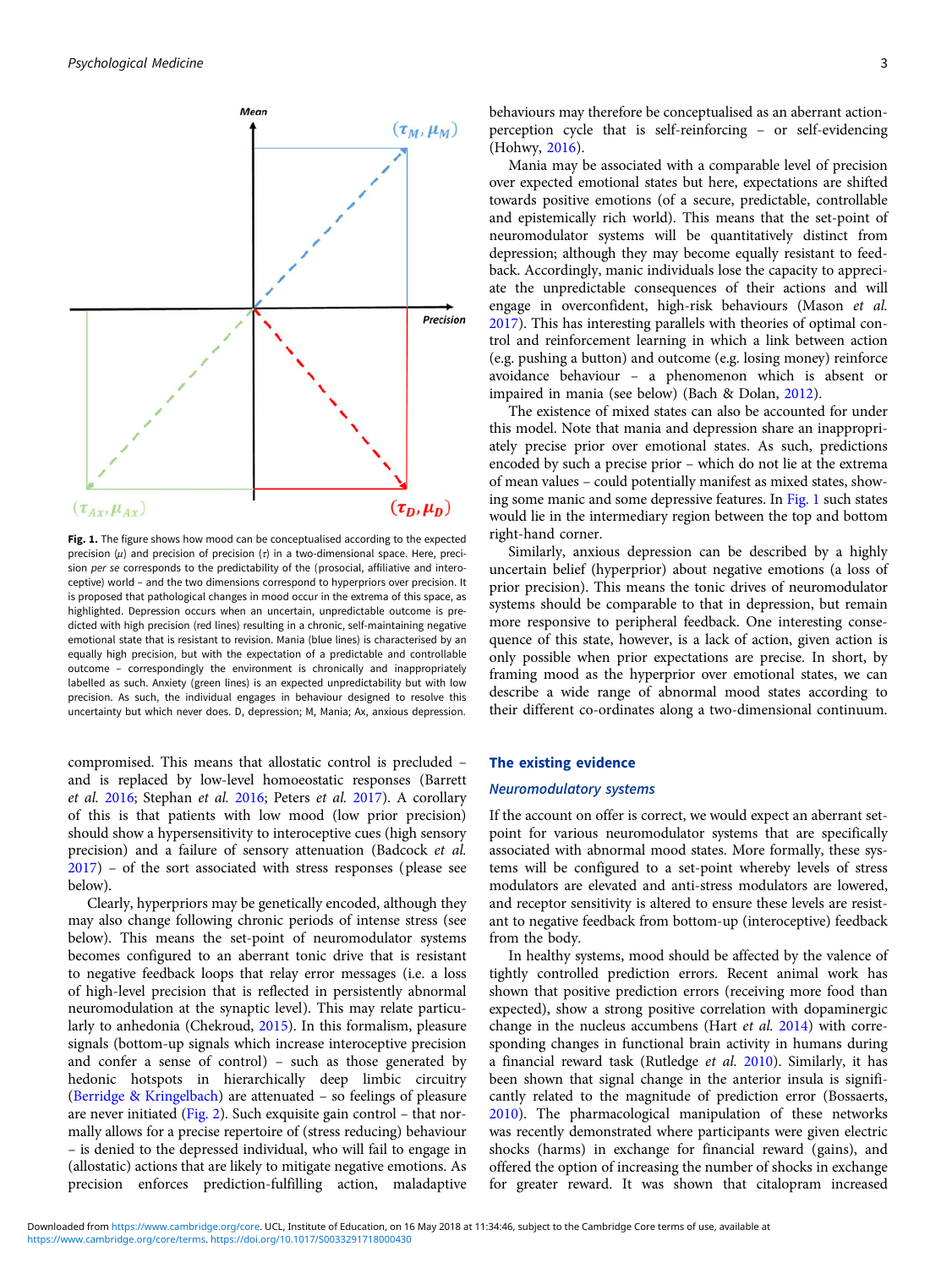<span id="page-3-0"></span>

Fig. 2. The figure shows a schematic of the neuromodulatory systems with the probability distributions the embody also displayed. Ascending projections (prediction errors) are shown in red and cortical projections (predictions of precision) are in blue. The expected precision (at different levels of the cortical hierarchy) is encoded by a tonic drive - that exerts a gain control over the red (ascending) projections. Each ascending projection conveys some newsworthy (unpredicted) information. The cortical hierarchy assembles this information (i.e. prediction errors) into an updated representation of the body and world – including its predictability. Our focus in this paper is predictions of predictability (i.e. precision) that are informed by the amplitude of prediction errors from different parts of the cortical hierarchy. (a) Shows the balance in a healthy system. Mood is liable to change with environmental fluctuations due to a precision that mediates fluctuations in synaptic gain. (b) Shows how this fails in depression. A chronically stressful environment has mandated a tonically depleted serotonin drive and the estimated precision is chronically low. This precludes precise prior beliefs (and adaptive stress reducing influences from, e.g prefrontal cortex), thereby exposing cortical updating to ascending (unattenuated) autonomic drives. It is important to note this schematic is highly simplified and that similar changes may play out in other neuromodulatory systems across other mood disorders.

harm-aversion, while levodopa made individuals more likely to harm themselves than others (Crockett et al. [2015\)](#page-6-0). This fits nicely with our notion that serotonin levels (and other neuromodulators) encode expectations about likely negative outcomes and encourage the fulfilment of these predictions through action (i.e. low levels promote behaviour with negative outcomes).

A much richer literature of neuropharmacology in mood disorders exists, and fits nicely with our theories. What is crucial is that the same systems are implicated across depression, mania and anxiety though the basal levels (expectations) and feedback sensitivity (precision) of these systems differs accordingly. Take, e.g. the hypothalamic pituitary adrenal (HPA) axis. In depression there is increased paraventricular nucleus (PVN) drive and CRH production (Raadsheer et al. [1994;](#page-7-0) Gao et al. [2013](#page-6-0)) and resistance to glucocorticoid receptor (GR) mediated negative feedback (Holsboer et al. [1982;](#page-6-0) Sher et al. [2013\)](#page-7-0). We would expect that anxiety states are associated with similar basal drive but increased resistance to feedback. Indeed it has been shown that patients with post-traumatic stress disorder (PTSD) have heightened HPA axis drive originating at the amygdala (Shin et al. [2006\)](#page-7-0) and PVN (Kasckow et al. [2001\)](#page-6-0) and decreased inhibitory input from the hippocampus (Smith, [2005\)](#page-7-0), although they show increased sensitivity to dexamethasone suppression test (Yehuda et al. [1993\)](#page-7-0). This explains the finding of lower cortisol levels in certain testing conditions only (Meewisse et al. [2007](#page-6-0)). Mania is less well studied but there are reports of underactive HPA axis drive being particularly related to euphoria (Valiengo et al. [2012\)](#page-7-0).

# The effects of environmental trauma

If the brain is an organ of inference, that attempts to reduce the surprise associated with environmental outcomes, then its synaptic activity and tonic drives should be in line with its (prior and hyperprior) expectations. Active inference attempts to construct an environment (and physiology) consistent with these expectations. However, chronic unpredictability warrants a change in reliability or precision afforded to social and physiological cues. In this regard, active inference may explain the established finding that childhood trauma poses a risk for various psychopathologies (Bernet & Stein, [1999](#page-5-0); Heim & Nemeroff, [2001;](#page-6-0) Heim et al. [2008](#page-6-0)). In this context, it is important to acknowledge how different types of traumatic experiences may impact differentially on predictions in the brain. Stress of any kind induces uncertainty, though the nature of this stress may determine whether the mood state will be a depressed one or an anxious one. More chronic and less welldefined adversity – which is experienced during emotional or physical neglect – is pervasive and enduring and should result in great certainty over uncertain (interoceptive) outcomes of (affiliative or prosocial) action. As such, depression would be associated with this type of trauma. In line with this, a recent study in bipolar depression demonstrated that, despite all domains of the childhood trauma being significantly more prevalent in patients than controls, only emotional neglect predicted psychopathology (Watson et al. [2014\)](#page-7-0). Conversely, more acute and explicit traumatic experiences would change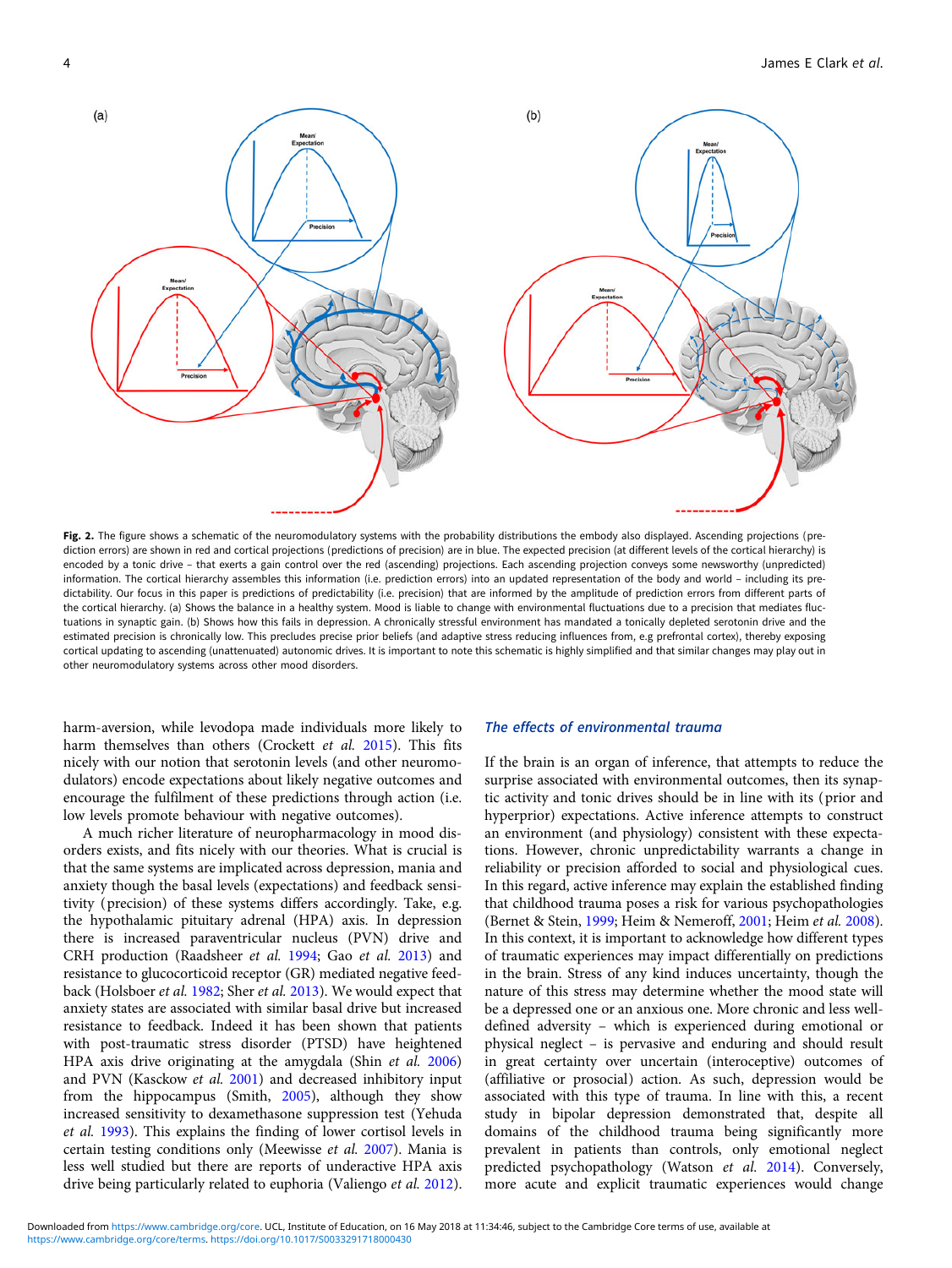expectations but render them highly uncertain (i.e. induce an anxiety state). This is perhaps best exemplified by the risk posed for PTSD by acute and extreme episodes of trauma (Sullivan et al. [2006\)](#page-7-0).

One important corollary of the theory presented above is that risk of mood disorders is intimately tied to emotional trauma only. This accords with the findings from recent studies (Watson et al. [2014](#page-7-0)) though not others. Instead, it is proposed that (barring brain damage) physically traumatic events facilitate the onset of mood disorders through the subjective feelings that contextualise them. One other interesting consequence of the active inference formulation is that, as mood refers to hyperpriors over interoceptive states, it is non-specific to different types of environmental fluctuations; i.e. their particular content. This means predictable environmental outcomes elsewhere can act as a buffer against the detrimental effects of trauma (Southwick & Charney, [2012\)](#page-7-0). This has clear and important ramifications for preventive strategies – and may also explain why traumatic experiences are not invariably associated with the onset of psychopathology despite biologic effects (Carpenter et al. [2007](#page-6-0)).

# The emergence of epigenetics

If environmental factors can induce conformational changes in the set-point of neurobiological systems to precipitate onset of mood disorders, then some explanatory mechanism is required. Epigenetics has emerged as a major field of enquiry in recent years, specifically in relation to methylation of the NR3C1 gene, which encodes GR (Nantharat et al. [2015](#page-6-0); Smart et al. [2015;](#page-7-0) Palma-Gudiel et al. [2016\)](#page-7-0). Crucially, GRs are found in the hippocampus and amygdala (Morimoto et al. [1996\)](#page-6-0); regions that send descending predictions to the paraventricular nucleus (Herman et al. [2002\)](#page-6-0). A loss of sensitivity to circulating cortisol levels in the amygdala and hippocampus may be the neurophysiological correlates of aberrant hyperpriors that set the neuromodulatory tone for amplification and attenuation of the PVN. Although speculative, this provides a potential framework that can be modelled in terms of active inference and is entirely consistent with theories based upon allostasis (McEwen, [2000;](#page-6-0) Radley et al. [2011;](#page-7-0) Braithwaite et al. [2015\)](#page-5-0).

Our ideas also explain why epigenetic variability tends to occur at critical periods of development (Heim & Binder, [2012\)](#page-6-0). In this regard it is important to remember that error signals can only be attenuated in states of high prior precision (confidence in the consequences of behaviour). Crucially, this certainty can only be inherited from a stable environment experienced over time, and so epigenetic alteration in neuromodulatory systems is more likely to occur when systems experience new or unpredictable environments and thus expect a higher degree of uncertainty. The most obvious time when this would occur is the immediate neonatal and infancy period when biological systems have almost no prior experience. The set-point of these systems, at this time, encodes an imprecise (i.e. flat or uninformative) prior that is waiting to be informed through experience. This conforms to an elegant study by Weaver et al. ([2004](#page-7-0)) who showed a rapid increase in DNA methylation in rodents the day after birth. However, they also showed that methylation rates rapidly declined in rodents who were maternally groomed and nurtured while rates remained elevated in neglected pups (Weaver et al. [2004](#page-7-0)). This implicates a role of maternal care in establishing an appropriate physiological set-point and ensuring it is precise enough to resist some form of future stress challenge. It also shows that adversity experienced in

early life is critically important in establishing vulnerability towards onset of mood disorders.

# Psychological theories

Psychological theories of mood are important and remain a challenge for most biological accounts. Perhaps the best model to date is learned helplessness (Seligman, [1975\)](#page-7-0). We have characterised depression by inappropriately high precision in the negative consequences of action for the individual's internal states. Accordingly this results in failure by the individual to engage with potentially positive outcomes of action. However, as discussed above, high precision also facilitates allostasis in order to preserve current states and so not only would depression result in failure to attend to positive stimuli but it would result in active inference to preserve the depressed state resulting in the behaviour that we associate with learned helplessness.

A more recent and promising psychological model of depression stems from the demonstration of attentional bias in patients towards negative facial expressions (Duque & Vázquez, [2015](#page-6-0)). Harmer et al. have thus proposed that a negative emotional bias is a core feature of depression and is the psychological target of antidepressant medication (Harmer et al. [2009](#page-6-0); Harmer & Cowen, [2013\)](#page-6-0) and correspondingly that modulating attentional bias can provide therapeutic benefit (Browning et al. [2012](#page-5-0)). Active inference requires precise coding so interoceptive information that is inconsistent with the current state can be attenuated, as such, in depression, we would expect sensory attenuation away from positive stimuli and greater attention towards negative stimuli – in line with psychological expectations that are biologically encoded.

Much experimental work has also shown an increased response to rewarding stimuli in bipolar disorder, which can be accounted for by our theory in which manic patients expect a pleasurable outcome (i.e. a reward) from their actions – even if this is highly unlikely. This has been demonstrated using selfreport measures of behavioural drive (Van der Gucht et al. [2009](#page-7-0)) and response time analyses to financial reward cues (Singh et al. [2013\)](#page-7-0). Accordingly patients also show a failure to learn from punishing cues (Mueller et al. [2010](#page-6-0)). Conversely, depressed patients show a reward hyposensitivity in line with overly precise prior prediction of a negative outcome and subsequent aversion to positive bottom-up (interoceptive) signals (Eshel & Roiser, [2010\)](#page-6-0).

#### Future work

If the functional anatomy of mood involves alterations in tonic neuromodulatory drives, then it will affect communication between higher and lower levels of the extended interoceptive system. As such, any functional brain investigations in mood disorders must be capable of quantifying effective connectivity between relevant networks and evaluating how this connectivity is modulated by external factors. Dynamic causal modelling is well placed in this regard (Friston et al. [2003](#page-6-0)) and could prove a fruitful tool for further investigation – specifically in examining the taskdependent coupling between hierarchical levels of neuromodulator control (Schlosser et al. [2008](#page-7-0); Lu et al. [2012](#page-6-0); Radaelli et al. [2015](#page-7-0); Vai et al. [2015](#page-7-0); Vai et al. [2016](#page-7-0)).

Given the discussions above, we would expect not only differences in effective connectivity along neuromodulatory axes, but also differences in the way this connectivity is modulated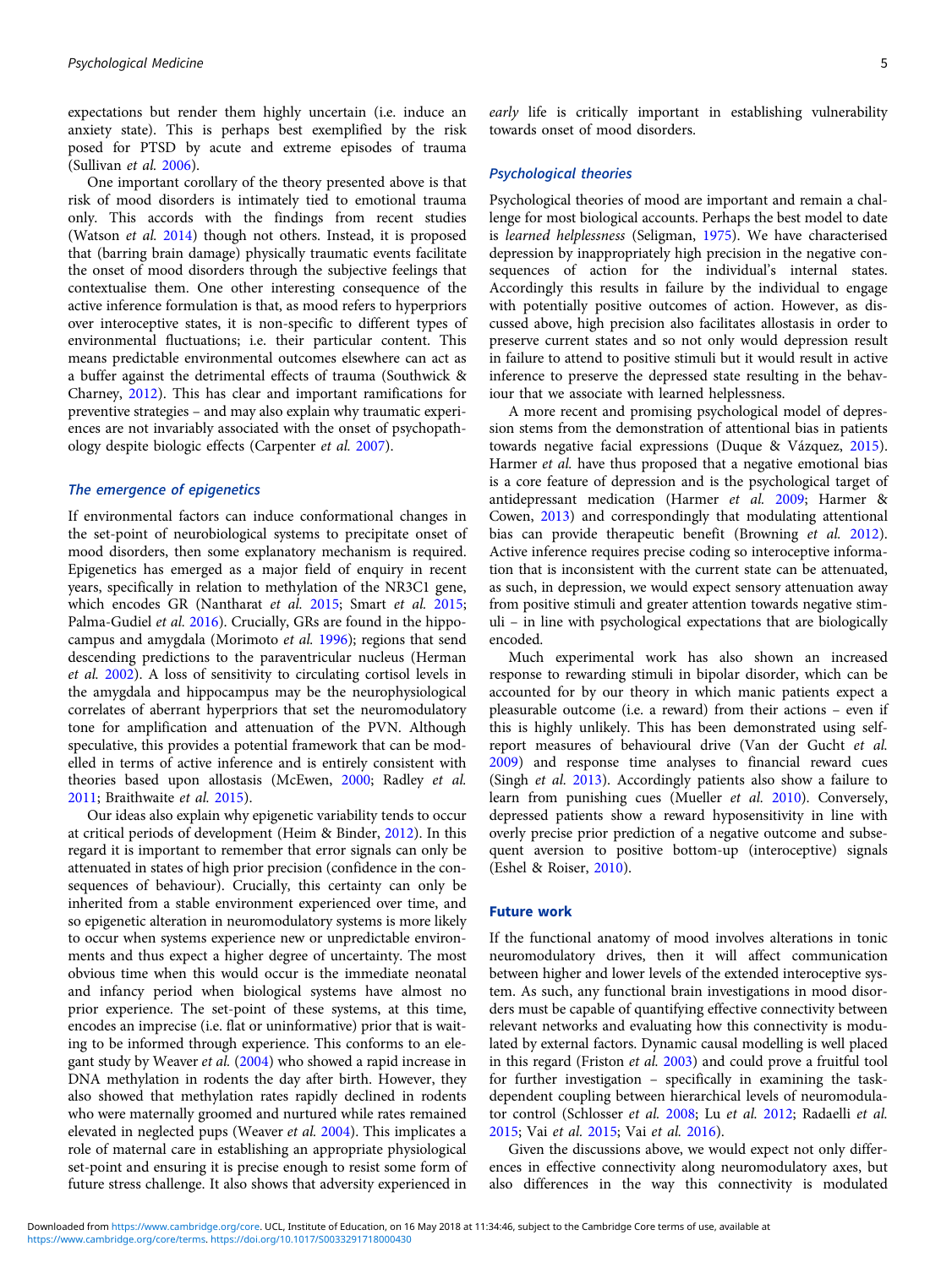<span id="page-5-0"></span>according to external stimuli. Very few studies have been conducted along these lines but it is interesting to note a handful that have. Sladky et al. showed that patients with social anxiety disorder demonstrated increased activation in orbitofrontal cortex and amygdala when viewing emotional faces (Sladky et al. [2012\)](#page-7-0), but furthermore, in controls this network shows top-down modulation – which is reversed in patients – orbitofrontal cortex drives greater activation in amygdala (Sladky et al. [2015\)](#page-7-0). This fits nicely with our theories; where pathological anxiety is associated with an expectation of emotional negative environment (increased tonic activity in the limbic–prefrontal network) but also with a complete loss of precision and failure to dampen ascending information (loss of top-down inhibitory control). Prefrontal–amygdala connectivity in depressed patients has also been investigated in two studies, showing reduced top-down dorsolateral prefrontal modulation of amygdala response to negative images in bipolar depression (Radaelli et al. [2015\)](#page-7-0) with a converse pattern of increased orbitomedial–amygdala connectivity when viewing positive faces (de Almeida et al. [2009\)](#page-6-0). This is very much in line with our arguments presented above, but the imperative remains for further studies that can fully quantify neurobiologically coded expectations and precisions across different axes.

The perspective afforded by mood as a hyperprior suggests a separation of timescales in terms of responding to prediction errors. An adaptive response to a volatile environment in which the amplitude of prediction errors is, itself, on average high would suggest a mood-lowering reduction in the estimated precision of prediction errors. This is something that could, in principle, be tested experimentally using a mood induction paradigm predicated on experimentally induced prediction errors. One interesting way of achieving this may be measuring gaze duration in mood congruent and incongruent ambiguity resolving contexts, during word reading tasks.

Our theoretical account of mood may also be useful in informing molecular studies by hypothesising how alterations in interoceptive computation might play out biologically, and how this can be manipulated therapeutically. Take the example of depression. As discussed this state corresponds to the very precise expectation of a negatively valenced environment, which allows resistance to contradictory (positive) information and ensures behaviour in line with the depressed state. We are therefore presented with two possible avenues for treatment:

- (1) Alter the expectation of an uncertain and uncontrollable body (or world)
- (2) Alter the body (or world) to enable a revision of expected uncertainty.

These broadly concord with current treatment approaches of which the first the most widely used via pharmacological manipulations of neuromodulation. If depression – and other mood disorders – are the result of a computational pathology then no single neuromodulator system will be implicated in every patient; possibly reflecting the vast number of treatment-resistant patients and the failure to find a consistent biomarker. Higher level processing, as considered here, is the result of an array of ascending inputs and so the same computational pathology may be manifest by any pathophysiology that involves neuromodulatory systems. This speaks to figuring out ways to tailor pharmacological interventions to better match the needs of individual patients. One recent and novel study has employed machine-learning techniques to predict treatment outcome in clinical trials (Chekroud,

[2015\)](#page-6-0) and represents a potentially important approach; however, it may be possible to go one step further and replace the search for a biomarker with a computational signature (Nitsche et al. [2010;](#page-6-0) Huys et al. [2011](#page-6-0); Barch et al. 2012; Montague et al. [2012;](#page-6-0) Wang & Krystal, [2014](#page-7-0)).

#### **Conclusions**

Much evidence over recent decades has converged on the idea that the brain is in the game of predicting its sensorium and working to minimise the difference between these predictions and actual sensory input. Further evidence suggests emotional states reflect the precision associated with neurobiological predictions over interoceptive states. In this paper, we have extended this formalism to a further level of the hierarchy and suggested mood acts as a hyperprior over emotional states. This notion has gained traction as an explanation for autism and schizophrenia in the exteroceptive (perceptual) domain (Lawson et al. [2014;](#page-6-0) Corlett, [2017](#page-6-0); Krystal et al. [2017](#page-6-0)). We have explored the evidence for this theory and suggested how it might inform further research.

Acknowledgements. JEC is funded by a NIHR-RCF grant (Ref: RCF1415042). SW is an Academic Clinical Senior Lecturer with Newcastle University and an Honorary Consultant Psychiatrist with NTW Foundation Trust. KJF is funded by a Wellcome Trust Principal Research Fellowship (Ref: 088130/Z/09/Z).

Declaration of Interest. None.

# References

- Anacker C, Zunszain PA, Cattaneo A, Carvalho LA, Garabedian MJ, Thuret S et al. (2011) Antidepressants increase human hippocampal neurogenesis by activating the glucocorticoid receptor. Molecular Psychiatry 16, 738–750.
- Bach DR and Dolan RJ (2012) Knowing how much you don't know: a neural organization of uncertainty estimates. Nature Reviews Neuroscience 13, 572–586.
- Badcock PB, Davey CG, Whittle S, Allen NB and Friston KJ (2017) The depressed brain: an evolutionary systems theory. Trends in Cognitive Sciences 21, 182–194.
- Barch DM, Carter CS, Dakin SC, Gold J, Luck SJ, Macdonald 3rd A et al. (2012) The clinical translation of a measure of gain control: the contrast-contrast effect task. Schizophrenia Bulletin 38, 135–143.
- Barrett LF, Quigley KS and Hamilton P (2016) An active inference theory of allostasis and interoception in depression. Philosophical Transactions of the Royal Society B: Biological Sciences 371, 20160011.
- Barrett LF and Satpute AB (2013) Large-scale brain networks in affective and social neuroscience: towards an integrative functional architecture of the brain. Current Opinion in Neurobiology 23, 361–372.
- Barrett LF and Simmons WK (2015) Interoceptive predictions in the brain. Nature Reviews Neuroscience 16, 419–429.
- Bastos AM, Usrey WM, Adams RA, Mangun GR, Fries P and Friston KJ (2012) Canonical microcircuits for predictive coding. Neuron 76, 695–711.
- Bernet CZ and Stein MB (1999) Relationship of childhood maltreatment to the onset and course of major depression in adulthood. Depression and Anxiety 9, 169–174.
- Berridge KC and Kringelbach ML. (2015) Pleasure systems in the brain. Neuron 86, 646–664.
- Bossaerts P (2010) Risk and risk prediction error signals in anterior insula. Brain Structure and Function 214, 645–653.
- Braithwaite EC, Kundakovic M, Ramchandani PG, Murphy SE and Champagne FA (2015) Maternal prenatal depressive symptoms predict infant NR3C1 1F and BDNF IV DNA methylation. Epigenetics 10, 408–417.
- Brown H and Friston K (2012) Dynamic causal modelling of precision and synaptic gain in visual perception – an EEG study. NeuroImage 63, 223–231.
- Browning M, Holmes EA, Charles M, Cowen PJ and Harmer CJ (2012) Using attentional bias modification as a cognitive vaccine against depression. Biological Psychiatry 72, 572–579.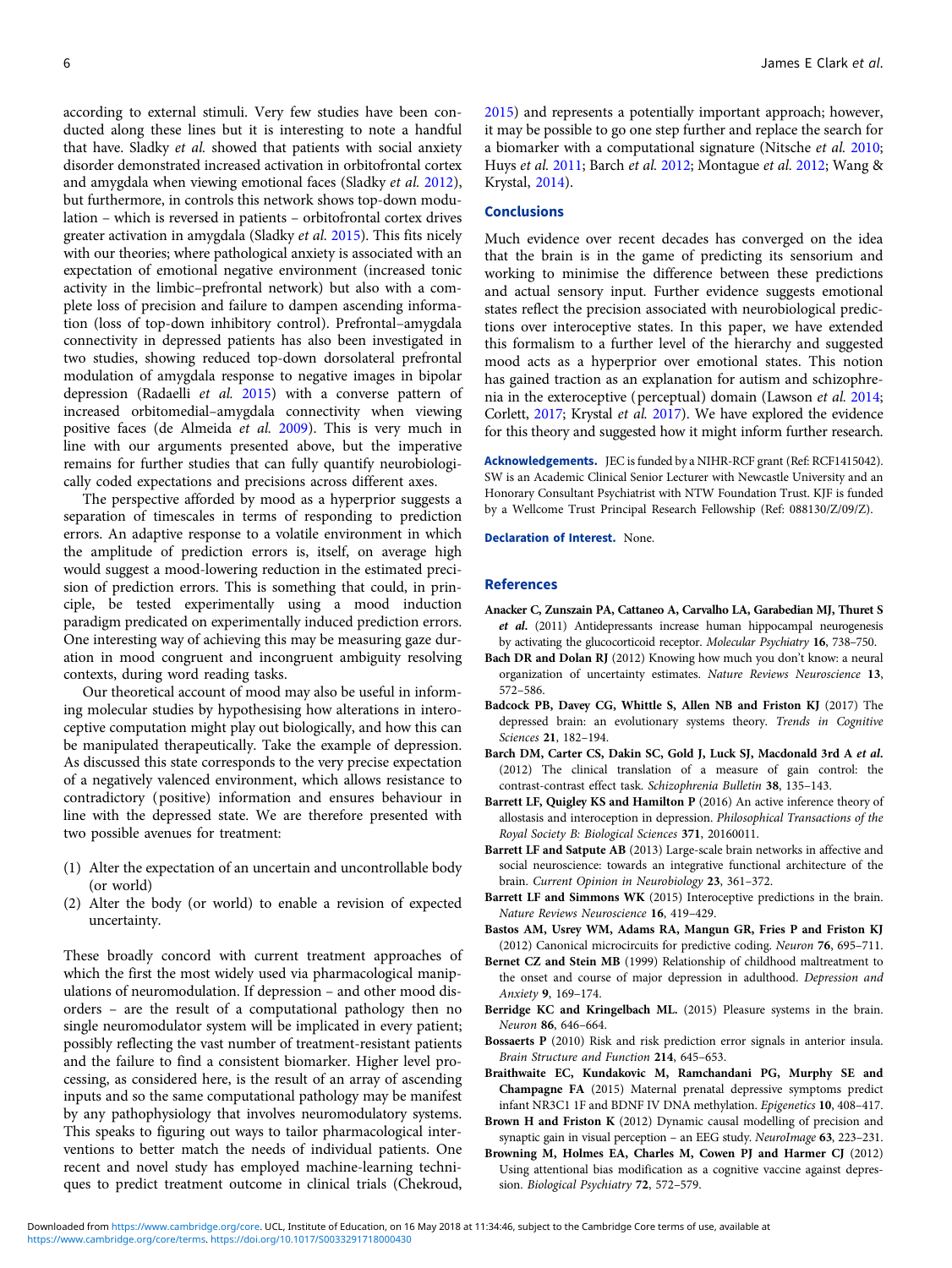- <span id="page-6-0"></span>Carpenter LL, Carvalho JP, Tyrka AR, Wier LM, Mello AF, Mello MF et al. (2007) Decreased adrenocorticotropic hormone and cortisol responses to stress in healthy adults reporting significant childhood maltreatment. Biological Psychiatry 62, 1080–1087.
- Castrén E and Hen R (2013) Neuronal plasticity and antidepressant actions. Trends in Neurosciences 36, 259–267.
- Chekroud AM (2015) Unifying treatments for depression: an application of the free energy principle. Frontiers in Psychology 6, 153–161.
- Clark JE, Ng WF, Watson S and Newton JL (2016) The aetiopathogenesis of fatigue: unpredictable, complex and persistent. British Medical Bulletin 117, 139–148.
- Corlett PR (2017) I predict, therefore I am: perturbed predictive coding under ketamine and in schizophrenia. Biological Psychiatry 81, 465–466.
- Corlett PR and Fletcher PC (2014) Computational psychiatry: a Rosetta Stone linking the brain to mental illness. The Lancet Psychiatry 1, 399–402.
- Crockett MJ, Siegel JZ, Kurth-Nelson Z, Ousdal OT, Story G, Frieband C et al. (2015) Dissociable effects of serotonin and dopamine on the valuation of harm in moral decision making. Current Biology 25, 1852–1859.
- de Almeida JRC, Versace A, Mechelli A, Hassel S, Quevedo K, Kupfer DJ et al. (2009) Abnormal amygdala-prefrontal effective connectivity to happy faces differentiates bipolar from major depression. Biological Psychiatry 66, 451–459.
- Dowlati Y, Herrmann N, Swardfager W, Liu H, Sham L, Reim EK et al. (2010) A meta-analysis of cytokines in major depression. Biological Psychiatry 67, 446–457.
- Duman RS (2014) Neurobiology of stress, depression, and rapid acting antidepressants: remodeling synaptic connections. Depression and Anxiety 31, 291–296.
- Duque A and Vázquez C (2015) Double attention bias for positive and negative emotional faces in clinical depression: evidence from an eye-tracking study. Journal of Behavior Therapy and Experimental Psychiatry 46, 107-114.
- Eshel N and Roiser JP (2010) Reward and punishment processing in depression. Biological Psychiatry 68, 118–124.
- Fotopoulou A (2015) The virtual bodily self: mentalisation of the body as revealed in anosognosia for hemiplegia. Consciousness and Cognition 33, 500–510.
- Friston K (2009) The free-energy principle: a rough guide to the brain? Trends in Cognitive Sciences 13, 293–301.
- Friston K (2010) The free-energy principle: a unified brain theory? Nature Reviews Neuroscience 11, 127–138.
- Friston K and Kiebel S (2009) Predictive coding under the free-energy principle. Philosophical Transactions of the Royal Society of London B: Biological Sciences 364, 1211–1221.
- Friston K, Kilner J and Harrison L (2006) A free energy principle for the brain. Journal of Physiology - Paris 100, 70-87.
- Friston K, Mattout J and Kilner J (2011) Action understanding and active inference. Biological Cybernetics 104, 137–160.
- Friston KJ, Harrison L and Penny W (2003) Dynamic causal modelling. NeuroImage 19, 1273–1302.
- Gao S-F, Klomp A, Wu J-L, Swaab DF and Bao A-M (2013) Reduced GAD 65/ 67 immunoreactivity in the hypothalamic paraventricular nucleus in depression: a postmortem study. Journal of Affective Disorders 149, 422–425.
- Gu X, Hof PR, Friston KJ and Fan J (2013) Anterior insular cortex and emotional awareness. Journal of Comparative Neurology 521, 3371–3388.
- **Harmer CJ and Cowen PJ** (2013) 'It's the way that you look at it' a cognitive neuropsychological account of SSRI action in depression. Philosophical Transactions of the Royal Society of London B: Biological Sciences 368, 20120407.
- Harmer CJ, Goodwin GM and Cowen PJ (2009) Why do antidepressants take so long to work? A cognitive neuropsychological model of antidepressant drug action. The British Journal of Psychiatry 195, 102–108.
- Hart AS, Rutledge RB, Glimcher PW and Phillips PEM (2014) Phasic dopamine release in the rat nucleus accumbens symmetrically encodes a reward prediction error term. Journal of Neuroscience 34, 698–704.
- Heim C and Binder EB (2012) Current research trends in early life stress and depression: review of human studies on sensitive periods, gene-environment interactions, and epigenetics. Experimental Neurology 233, 102–111.
- Heim C and Nemeroff CB (2001) The role of childhood trauma in the neurobiology of mood and anxiety disorders: preclinical and clinical studies. Biological Psychiatry 49, 1023–1039.
- Heim C, Newport DJ, Mletzko T, Miller AH and Nemeroff CB (2008) The link between childhood trauma and depression: insights from HPA axis studies in humans. Psychoneuroendocrinology 33, 693–710.
- Herman JP, Tasker JG, Ziegler DR and Cullinan WE (2002) Local circuit regulation of paraventricular nucleus stress integration: glutamate–GABA connections. Pharmacology Biochemistry and Behavior 71, 457–468.
- Hirschfeld RMA (2000) History and evolution of the monoamine hypothesis of depression. The Journal of Clinical Psychiatry 61, 4–6.
- Hohwy J (2016) The self-evidencing brain. Noûs 50, 259–285.
- Holsboer F (2000) The corticosteroid receptor hypothesis of depression. Neuropsychopharmacology 23, 477–501.
- Holsboer F, Liebl R and Hofschuster E (1982) Repeated dexamethasone suppression test during depressive illness: normalisation of test result compared with clinical improvement. Journal of Affective Disorders 4, 93–101.
- Huys QJ, Moutoussis M and Williams J (2011) Are computational models of any use to psychiatry? Neural Networks 24, 544–551.
- Joffily M and Coricelli G (2013) Emotional valence and the free-energy principle. PLoS Computational Biology 9, e1003094.
- Kasckow JW, Baker D and Geracioti TD (2001) Corticotropin-releasing hormone in depression and post-traumatic stress disorder. Peptides 22, 845–851.
- Krystal JH, Murray JD, Chekroud AM, Corlett PR, Yang G, Wang X-J et al. (2017) Computational Psychiatry and the Challenge of Schizophrenia. Schizophrenia Bulletin 43, 473–475.
- Lawson RP, Rees G and Friston KJ (2014) An aberrant precision account of autism. Frontiers in Human Neuroscience 8, 302.
- Lu Q, Li H, Luo G, Wang Y, Tang H, Han L et al. (2012) Impaired prefrontal-amygdala effective connectivity is responsible for the dysfunction of emotion process in major depressive disorder: a dynamic causal modeling study on MEG. Neuroscience Letters 523, 125–130.
- Mason L, Eldar E and Rutledge RB (2017) Mood instability and reward dysregulation – a neurocomputational model of bipolar disorder. JAMA Psychiatry 74, 1275–1276.
- McEwen BS (1998) Stress, adaptation, and disease: allostasis and allostatic load. Annals of the New York Academy of Sciences 840, 33–44.
- McEwen BS (2000) Allostasis and allostatic load: implications for neuropsychopharmacology. Neuropsychopharmacology 22, 108–124.
- Meewisse M-L, Reitsma JB, De Vries G-J, Gersons BPR and Olff M (2007) Cortisol and post-traumatic stress disorder in adults. The British Journal of Psychiatry 191, 387–392.
- Möhler H (2012) The GABA system in anxiety and depression and its therapeutic potential. Neuropharmacology 62, 42–53.
- Montague PR, Dolan RJ, Friston KJ and Dayan P (2012) Computational psychiatry. Trends in Cognitive Sciences 16, 72–80.
- Morimoto M, Morita N, Ozawa H, Yokoyama K and Kawata M (1996) Distribution of glucocorticoid receptor immunoreactivity and mRNA in the rat brain: an immunohistochemical and in situ hybridization study. Neuroscience Research 26, 235–269.
- Mueller SC, Ng P, Temple V, Hardin MG, Pine DS, Leibenluft E et al. (2010) Perturbed reward processing in pediatric bipolar disorder: an antisaccade study. Journal of Psychopharmacology 24, 1779-1784.
- Nantharat M, Wanitchanon T, Amesbutr M, Tammachote R and Praphanphoj V (2015) Glucocorticoid receptor gene (NR3C1) promoter is hypermethylated in Thai females with major depressive disorder. Genetics and Molecular Research 14, 19071–19079.
- Nesse RM and Stein DJ (2012) Towards a genuinely medical model for psychiatric nosology. BMC Medicine 10, 1.
- Nestler EJ and Carlezon WA (2006) The mesolimbic dopamine reward circuit in depression. Biological Psychiatry 59, 1151–1159.
- Nitsche MA, Monte-Silva K, Kuo MF and Paulus W (2010) Dopaminergic impact on cortical excitability in humans. Reviews in the Neurosciences 21, 289–298.
- Nutt D, Demyttenaere K, Janka Z, Aarre T, Bourin M, Canonico PL et al. (2007) The other face of depression, reduced positive affect: the role of catecholamines in causation and cure. Journal of Psychopharmacology 21, 461–471.